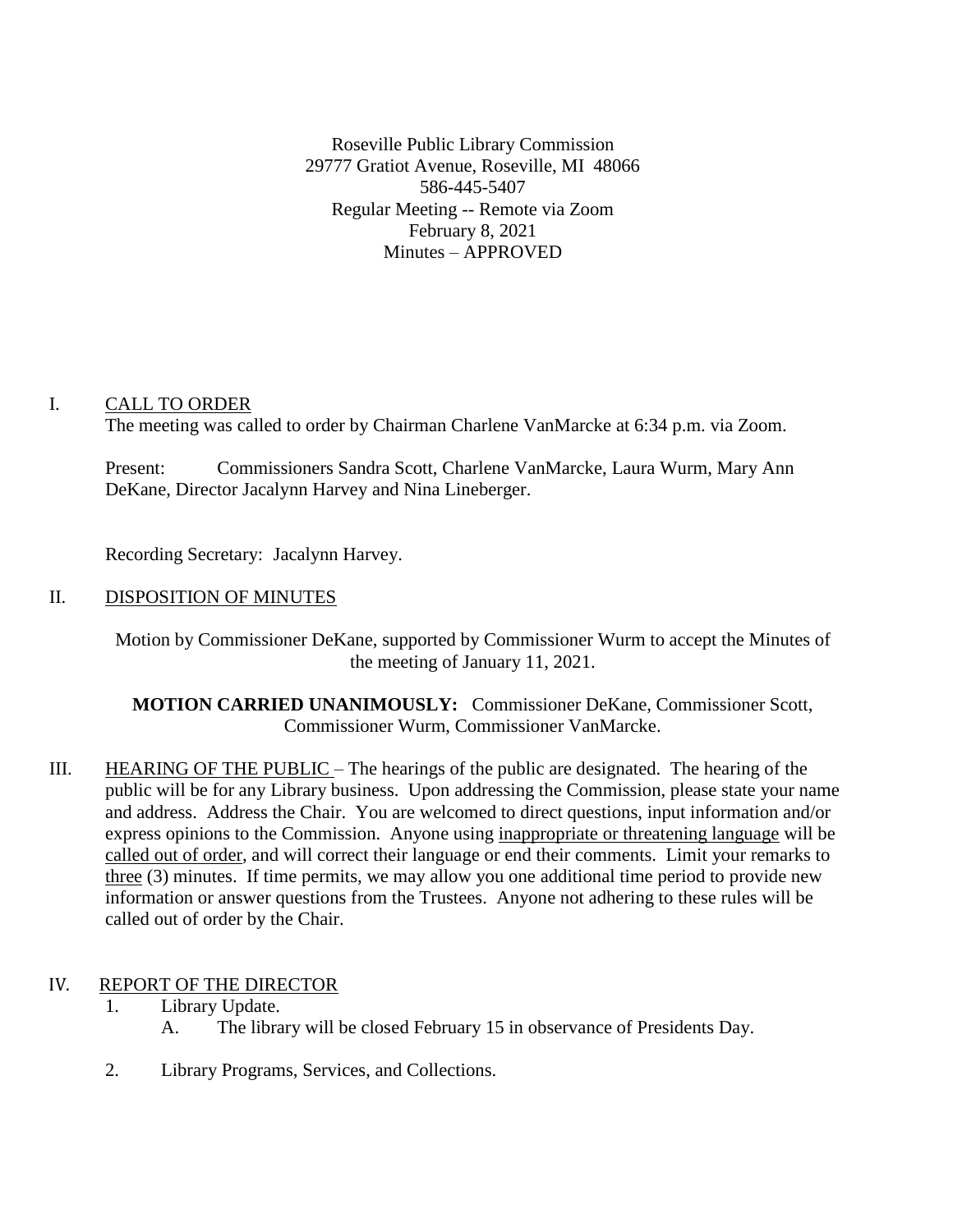### MINUTES/ROSEVILLE PUBLIC LIBRARY COMMISSION/ FEBRUARY 8, 2021/ REMOTE MEETING VIA ZOOM

- A. Discussed virtual programs for February/March 2021.
- B. Donations.
- 3. Library Statistics.

 RBDigital magazines and comics were purchased by OverDrive and are now available on OverDrive and the Libby app.

4. Budget and Bills

 The Revenue and Expense Report ending January 31, 2021 will be presented at the March 2021 meeting for acceptance. The library's budget for fiscal year 2021/22 is due mid-February.

Motion by Commissioner Scott, supported by Commissioner DeKane to accept the the Dispursement Report and the centralized purchasing document.

**MOTION CARRIED UNANIMOUSLY:** Commissioner DeKane, Commissioner Scott, Commissioner Wurm, Commissioner VanMarcke.

#### V. SUBURBAN LIBRARY COOPERATIVE

- VI. COMMUNICATIONS
- VII. UNFINISHED BUSINESS
	- 1. Erin Meeting Room furniture. Arrived on February 5.
	- 2. Trustee Position. Introduction of Trustee applicant Nina Lineberger.
	- 3. Personnel.

Currently open: (Supervisors Union Local 1917) Assistant Director position posted internally with applications due February 9. Still no contract or approved job description for the full-time librarian's position.

4. North Entrance.

Per agreement with City, will remain permanently close due to the problems with the building design, leaky drop boxes and the expense of repair or replacing the broken interior doors. Double doors to City Hall will remain open when both the library and the City are open for the convenience of residents.